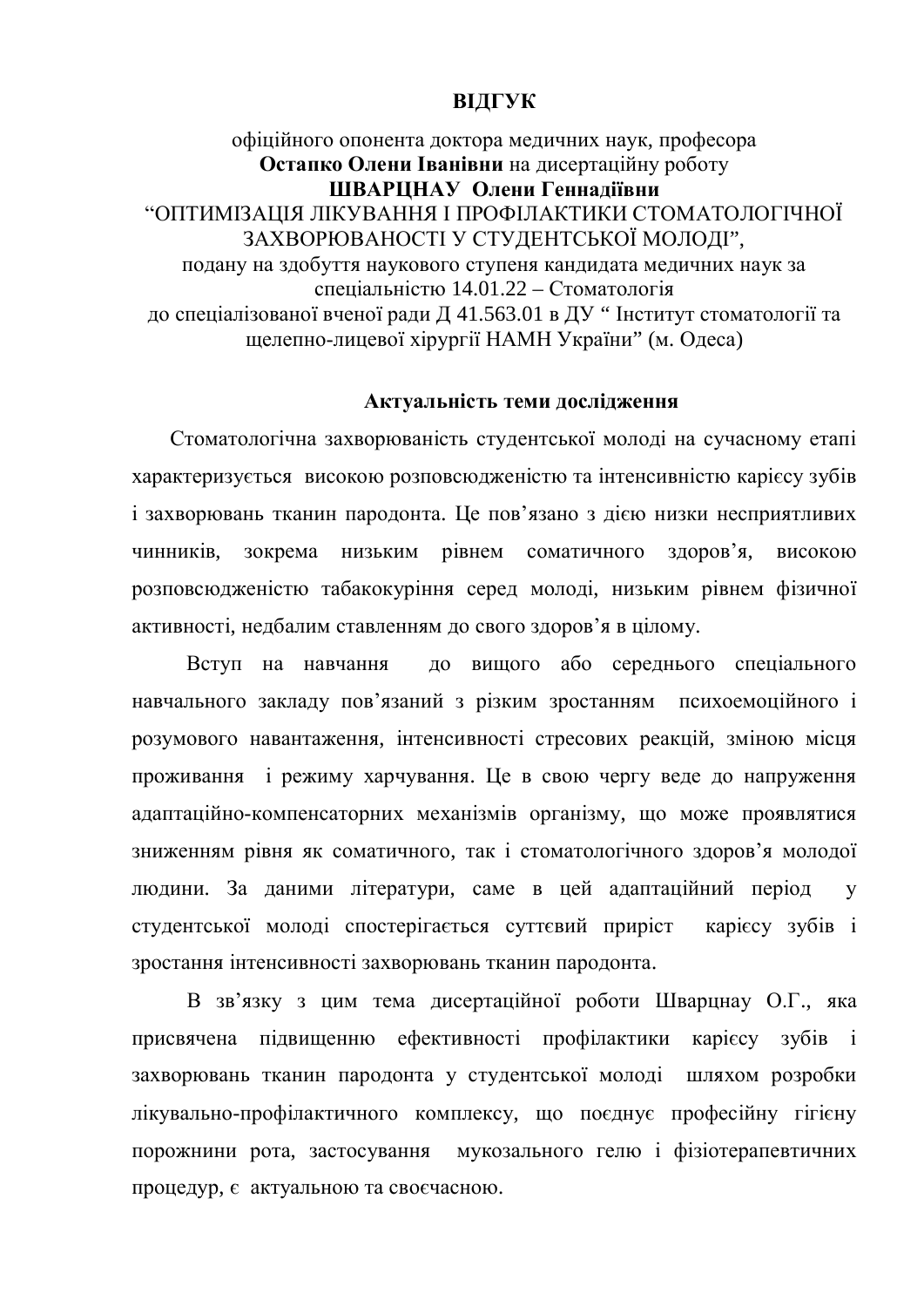# Наукова новизна, значення одержаних результатів для науки і Практики

Дисертаційна робота Шварцнау О.Г. "Оптимізація лікування і профілактики стоматологічної захворюваності у студентської молоді" є завершеним науковим дослідженням, виконаним на сучасному науковометодичному рівні під керівництвом завідувача кафедри стоматології дитячого віку ДУ "Дніпропетровська медична академія МОЗ України", доктора медичних наук, професора Ковач I.В.

Дисертація є фрагментом науково-дослідної роботи ДУ "Інститут стоматології та щелепно-лицевої хірургії НАМН України" (м. Одеса) "Вивчити тенденції наукових досліджень в стоматології за умовами сучасних досягнень медичної науки і техніки" (шифр НАМН 095.14; ДР № 01141U000382). Дисертант була співвиконавицею окремого фрагменту зазначеної теми.

Наукова новизна дослідження полягає в тому, що автором доповнено наукові дані щодо розповсюдженості основних стоматологічних захворювань у студентської молоді. Зокрема, встановлено високу розповсюдженість карієсу зубів, яка складала 71,8% у 14-17 років та 78,9% - у 18-22 роки, не каріозних уражень – 37,4% і 38% та хронічного катарального гінгівіту – 59,2% та 62,9% відповідно.

Встановлено особливості формування біоценозу порожнини рота у студентів зі стоматологічними захворюваннями за наявності або відсутності факторів ризику. Він характеризувався пілвишеною у 2-3 рази кількістю патогенної мікрофлори, зокрема Streptococcus mutans та Porphyromonas gingivalis.

Автором обгрунтовано, розроблено та запроваджено лікувальнопрофілактичний комплекс, що поєднує професійну гігієну порожнини рота, аплікації мукозального гелю і ультрафонофорез вітаміновмісного препарату, дія якого спрямована на профілактику і лікування основних стоматологічних захворювань у підлітків і осіб молодого віку.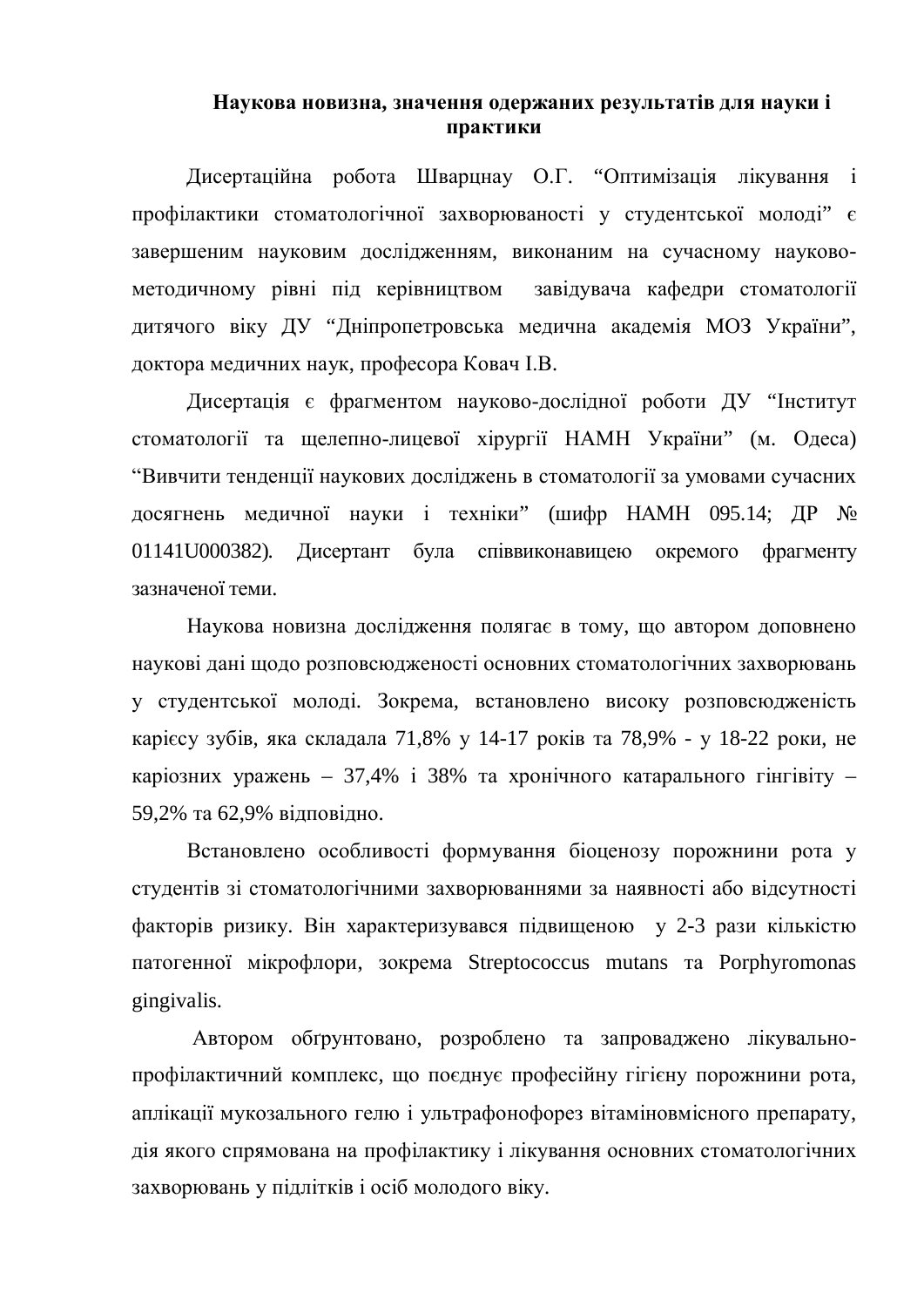Клініко-лабораторна оцінка запропонованого лікувальнопрофілактичного комплексу підтверджує його ефективність, що проявлялася зменшенням приросту карієсу зубів у 1,5 рази, значень пародонтальних  $\text{H}_A$ идексів – РМА і кровоточивості ясен – в 2 рази. Крім того, під впливом даного комплексу підвищувався рівень захисних механізмів у порожнині рота – збільшувався вміст лізоциму, секреторного імуноглобуліну А, знижувався рівень перекисного окислення ліпідів і концентрація маркеру запалення - малонового діальдегіду в ротовій рідині.

# **ɋɬɭɩɿɧɶɨɛʉɪɭɧɬɨɜɚɧɨɫɬɿɧɚɭɤɨɜɢɯɩɨɥɨɠɟɧɶ, ɜɢɫɧɨɜɤɿɜɬɚ** рекомендацій, сформульованих у дисертації; достовірність одержаних результатів

Представлені у дисертаційному дослідженні результати отримано шляхом аналізу достатньої кількості фактичного матеріалу.

З метою вивчення стоматологічного статусу та оцінки показників розповсюдженості та інтенсивності карієсу зубів і захворювань тканин пародонта було проведено обстеження 636 студентів вищих і середніх спеціальних медичних навчальних закладів віком від 14 до 22 років. Поглиблене клініко-лабораторне обстеження було проведено 178 особам, які були розподілені на 2 групи – основну і групу порівняння (контрольну). Основну групу (111 осіб) було розподілено на 2 підгрупи залежності від наявності чи відсутності чинників ризику стоматологічних захворювань. У контрольну групу увійшло 67 соматично здорових студентів без стоматологічних захворювань.

Під час стоматологічного обстеження визначено основні показники каріозного процесу, рекомендовані ВООЗ: розповсюдженість карієсу та інтенсивність карієсу за індексами КПВз та КПВп. Стан гігієни порожнини рота вивчено за допомогою спрошеного індексу гігієни за Грін-Вермільйон (OHI-S, Green-Vermillion, 1964), індексу Silness-Loe та індексу Stallard. Стан тканин пародонта оцінювали за індексом кровоточивості зубо-ясеневої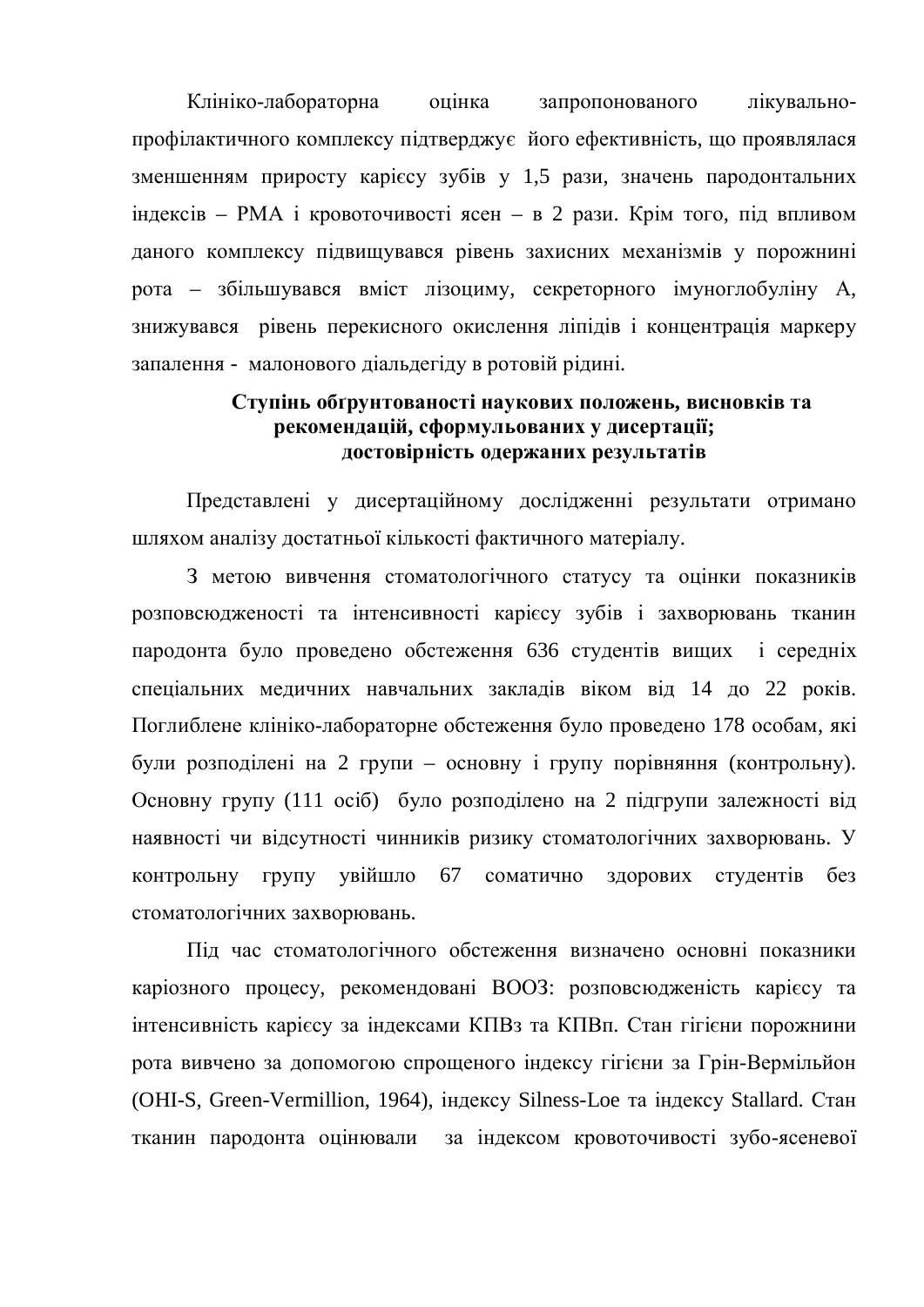борозни (SBI) за Mullemann, індексом РМА (у %), пародонтальним індексом Russel.

Лабораторний етап дослідження передбачав низку біохімічних, імунологічних та мікробіологічних лослілжень. Зокрема, біохімічні дослідження включали визначення в ротовій рідині рівня каталази (Королюк М.А. і співав., 1988), лізоциму (Сторожук П.А. і співав., 2000), малонового діальдегіду (МДА) (Стальная И.Д. і співав., 1977), активності уреази та ступеню дисбіозу за ферментним методом (Левицький А.П., 2005). Iмунологічні дослідження полягали у визначенні рівня S IgA методом імуноферментного аналізу. Дослідження гемодинаміки тканинного кровотоку в системі мікроциркуляції ясен було проведено методом ультразвукової доплерографії за допомогою приладу "Мінімакс-Допплер-К" (ТОВ "Мінімакс", м.Санкт-Петербург). Мікробіологічне дослідження проводили для вивчення загального мікробного обсіменіння ротової порожнини.

Статистичне опрацювання результатів дослідження здійснено за допомогою стандартної комп'ютерної програми для статистичного аналізу "Statistica for Windows 6.1". Лостовірність вілмінностей визначено за допомогою критерію Стьюдента.

Отже, методи дослідження, використані автором для виконання дисертаційного дослідження, сучасні, інформативні, цілком адекватні до поставлених в роботі завдань. Наведені в роботі таблиці та рисунки змістовні, конкретні, повністю відображають закладений у них зміст. Поставлені у дисертації завдання виконано у повному обсязі.

## Практична значимість роботи

Отримані в результаті дослідження дані мають важливе практичне значення для сучасної стоматології та можуть бути використані з метою покращення планування і якості надання стоматологічної студентській молоді.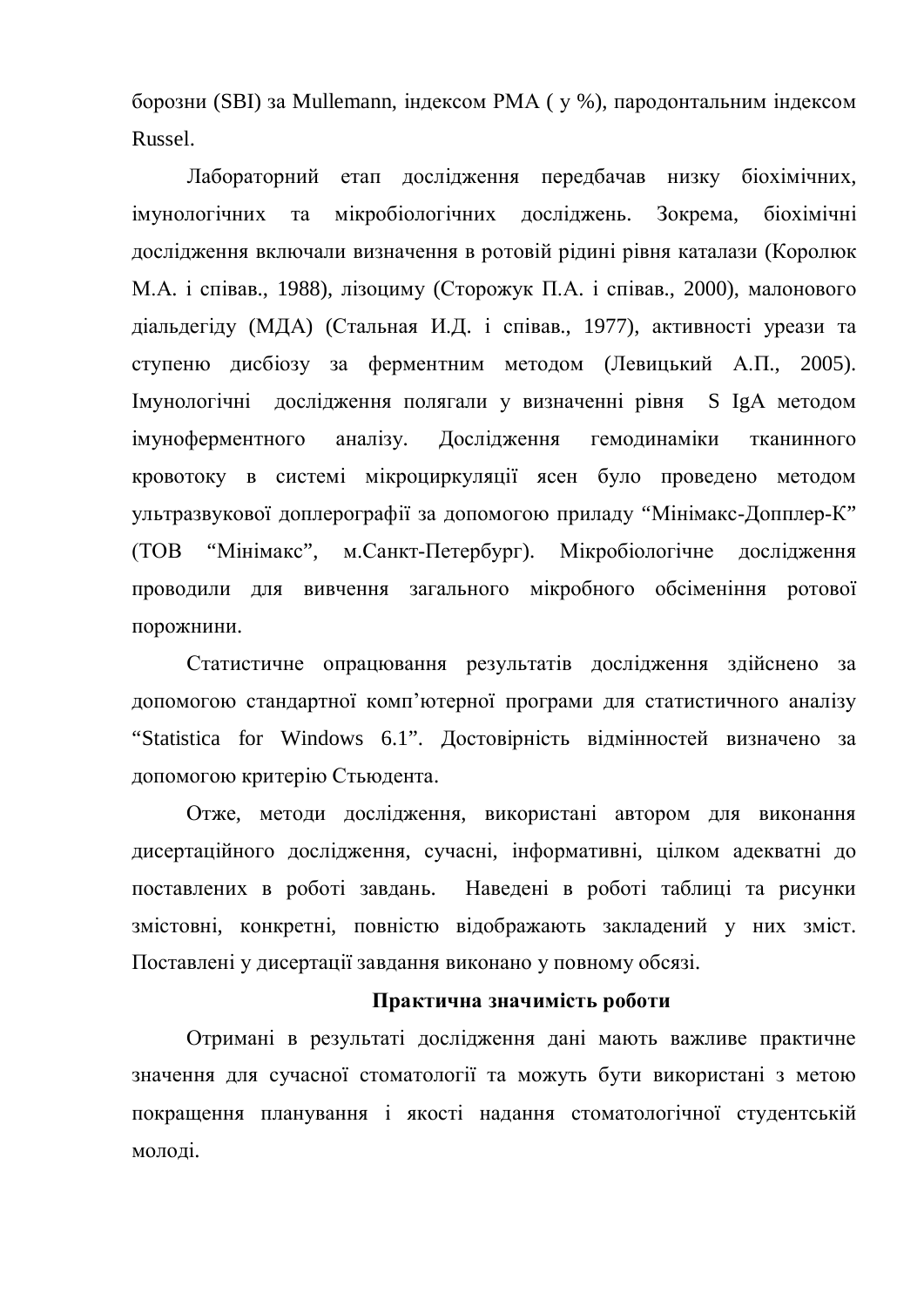Запропоновано ефективний спосіб профілактики і лікування основних стоматологічних захворювань у підлітків і осіб молодого віку, застосування якого дозволило зменшити приріст інтенсивності карієсу зубів у 1,5 рази, а значення пародонтальнипх індексів – у 2 рази.

Запропонований лікувально-профілактичний комплекс, спрямований на профілактику та лікування карієсу зубів і захворювань тканин пародонта у студентської молоді, впроваджено у лікувальну діяльність стоматологічних поліклінік міст України.

#### Повнота викладення змісту дисертації в опублікованих працях

Основні положення дисертації доповідались і обговорювались на: науково-практичній конференції з міжнародною участю "Особливості первинної, вторинної і третинної профілактики у пацієнтів з різним соматичним статусом" (м. Одеса, 2013); семінарі "Інновації у стоматології" (м. Одеса,2013); XXXIУ Всеросійській науково-практичній конференції СтАР "Стоматологія XXI століття" в рамках 38-го Московського міжнародного стоматологічного Форуму (м. Москва, Росія, 2015); науковопрактичній конференції "Питання організації профілактики і лікування основних стоматологічних захворювань. Роль гігієніста зубного в команді" (м. Харків, 2015); науково-практичній конференції "Профілактика та лікування основних стоматологічних захворювань" (м. Полтава, 2015); семінарі "Сучасні технології в профілактиці та лікуванні основних стоматологічних захворювань та ЗША" (м. Львів, 2016); семінарі "Сучасні технології в профілактиці та лікуванні карієсу зубів та захворювань тканин пародонта " (м. Кривий Ріг, 2016).

Публікації. За матеріалами дисертації опубліковано 8 наукових праць, з яких – 6 у фахових наукових виданнях України, 1 стаття у науковому виданні Польщі, 1 тези в матеріалах зарубіжної наукової конференції.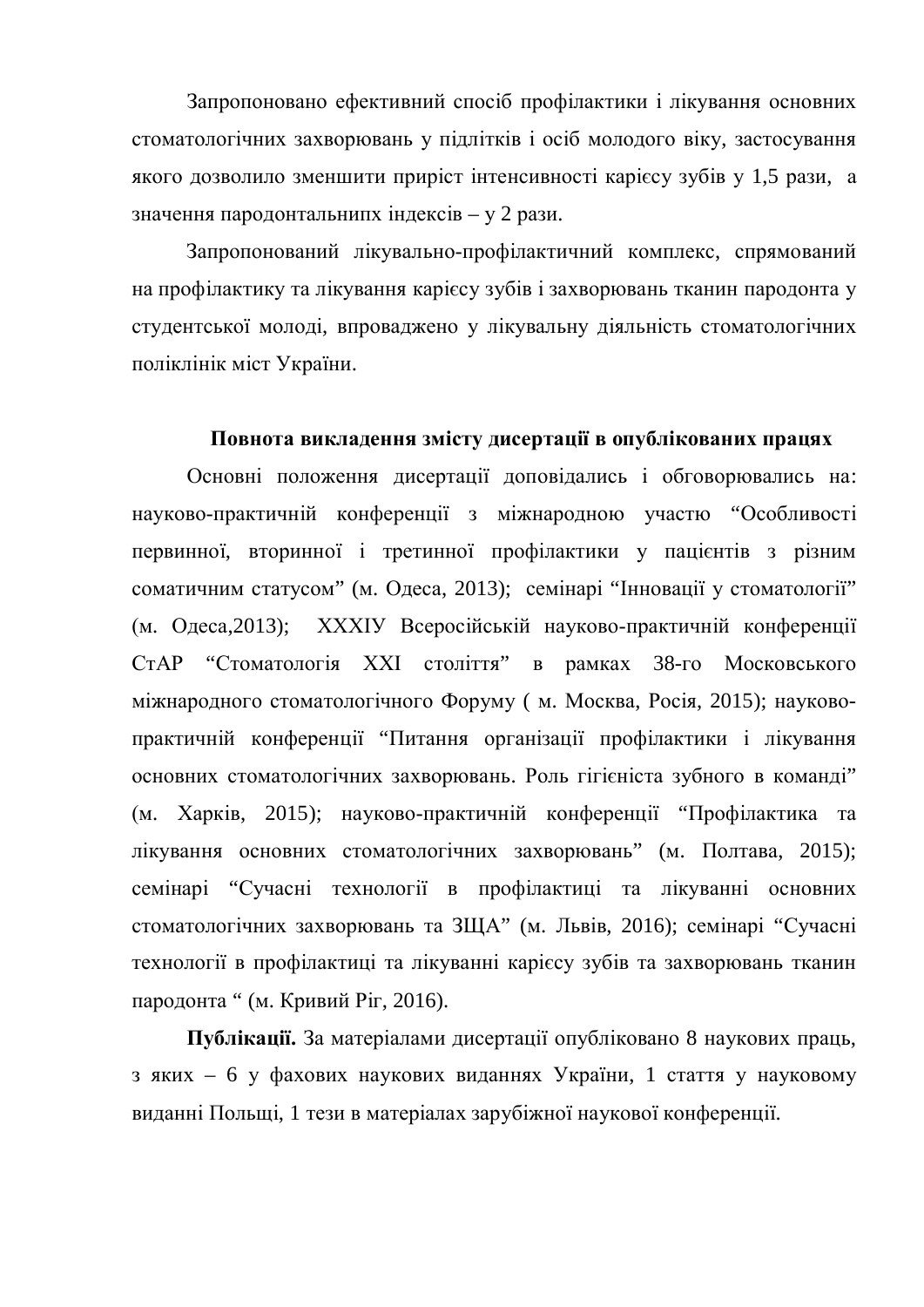# **Ɉɰɿɧɤɚɡɦɿɫɬɭɞɢɫɟɪɬɚɰɿʀɬɚɚɜɬɨɪɟɮɟɪɚɬɭ, ɡɚɭɜɚɠɟɧɧɹɳɨɞɨ оформлення**

Дисертація побудована за традиційною схемою і складається зі вступу, огляду літератури, чотирьох розділів власних досліджень, аналізу та узагальнення отриманих результатів, висновків і практичних рекомендацій, списку використаних джерел, додатку. Робота викладена російською мовою на 205 сторінках комп'ютерного тексту, ілюстрована 49 таблицями і 20 рисунками. Список літератури містить 281 джерело, з яких 61 латиницею.

**У вступі** автор аргументовано доводить доцільність і актуальність дослідження, що базується на необхідності підвищення ефективності профілактики і лікування карієсу зубів та захворювань тканин пародонта у студентської молоді. Чітко сформульовано мету і завдання дослідження, зв'язок обраної теми з науково-дослідною роботою ДУ "Інститут стоматології та щелепно-лицевої хірургії НАМН України" (м. Одеса), висвітлено особистий внесок здобувача.

**Огляд литератури** присвячено аналізу ролі професійної гігієни порожнини рота в профілактиці основних стоматологічних захворювань..

Оглял літератури склалається з чотирьох підрозділів: перший присвячено сучасним уявленням про мікробіоценоз порожнини рота і роль мікробного чинника у розвитку уражень твердих тканин зубів і запальних захворювань тканин пародонта. Другий підрозділ присвячено характеристиці чинників ризику розвитку стоматологічних захворювань у студентів. Третій підрозділ містить аналіз даних щодо ролі індивідуальної і професійної гігієни порожнини рота в профілактиці карієсу зубів і хронічного катарального гінгівіту у студентської молоді. Четвертий підрозділ огляду літератури присвячено оцінці якості різних форм професійної гігієни.

В цілому розділ містить цікаву інформацію, викладений послідовно, логічно, вітчизняні літературні джерела аналізуються переважно за останні  $10$  pokib.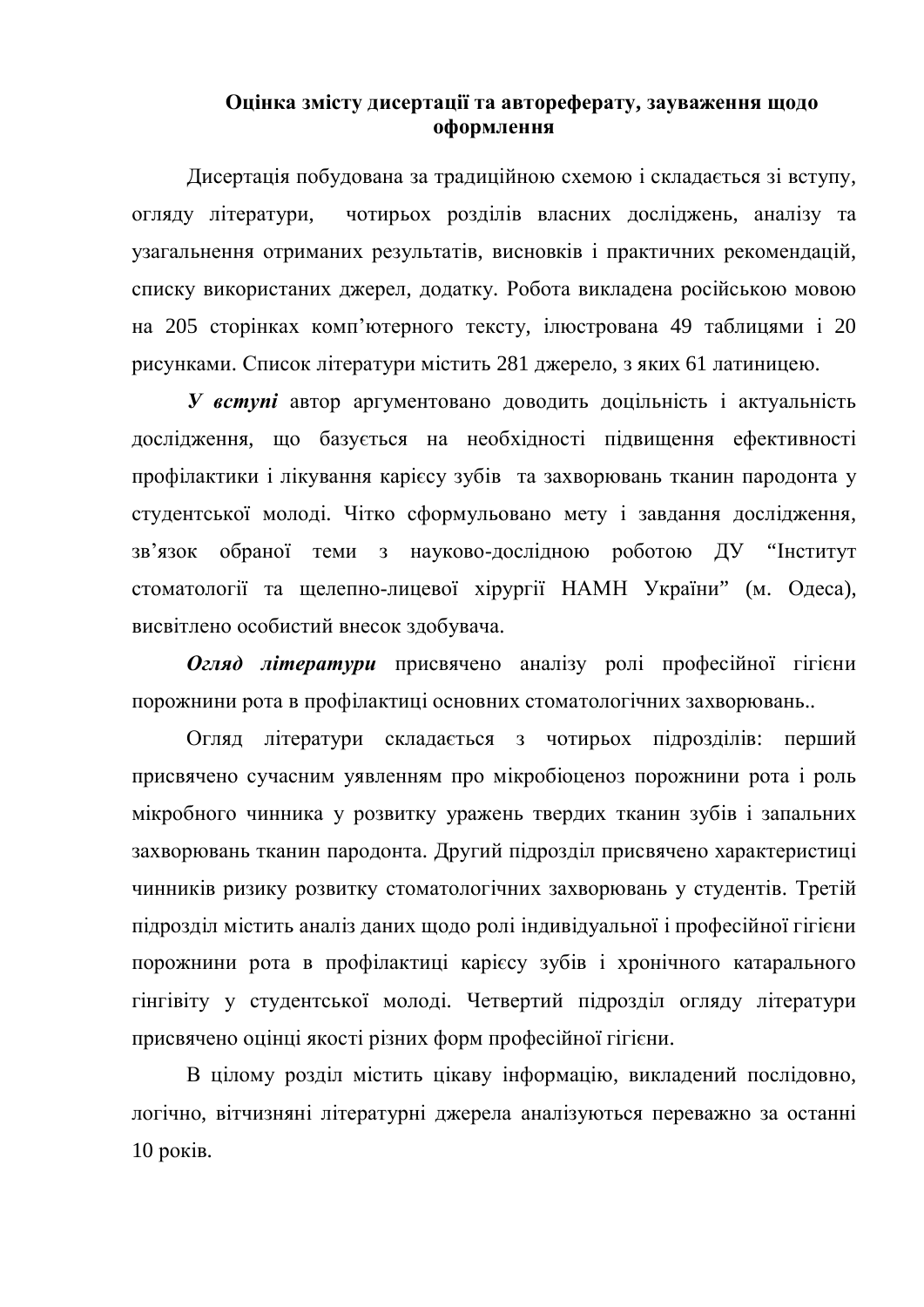Зауваження до розділу. Не зовсім зрозуміло, з якою метою у підрозділі 1.4 огляду літератури автор наводить літературні дані щодо впливу різних методів професійної гігієни порожнин рота на ультраструктуру емалі, адже в дисертаційній роботі ці питання не вивчалися.

Список зарубіжних літературних джерел містить застарілі дані, переважно за 1995-2005 роки.

**У розділі 2** "Матеріали і методи дослідження" представлено характеристику клініко-лабораторних методів дослідження та контингенту студентської молоді, якій проводилося стоматологічне обстеження. Охарактеризовано методи біохімічного, імунологічного та мікробіологічного дослідження, що використовувалися для вивчення ротової рідини у студентів зі стоматологічними захворюваннями та факторами ризику їх розвитку. Представлено розподіл пацієнтів на групи для оцінки профілактичної ефективності запропонованого лікувально-профілактичного комплексу, Надано характеристику статистичних методів, що застосовувались для аналізу результатів дослідження.

Загалом розділ представлено інформативно, чітко і послідовно.

Зауваження до розділу: Підрозділ 2.1 "Обоснование избранного направления исследования" вважаю зайвим, оскільки доцільність подальших дослідження випливає з огляду літератури.

Детальне описання методик визначення гігієнічних і пародонтальних iндексiв (Green-Vermillion, Silness-Loe, Russel та iн.) на нашу думку є також зайвим, оскільки вони широко відомі і представлені у всіх підручниках по спеціальності. Натомість, доцільно було б навести методи вивчення та iдентифiкацiї пародонтопатогенних мiкроорганiзмiв (Porphyromonas gingivalis, Actinomycetes та ін.), а також дослідження кровотоку у тканинах ясен (доплерографії), які не так часто використовуються у стоматологічних наукових лослілженнях.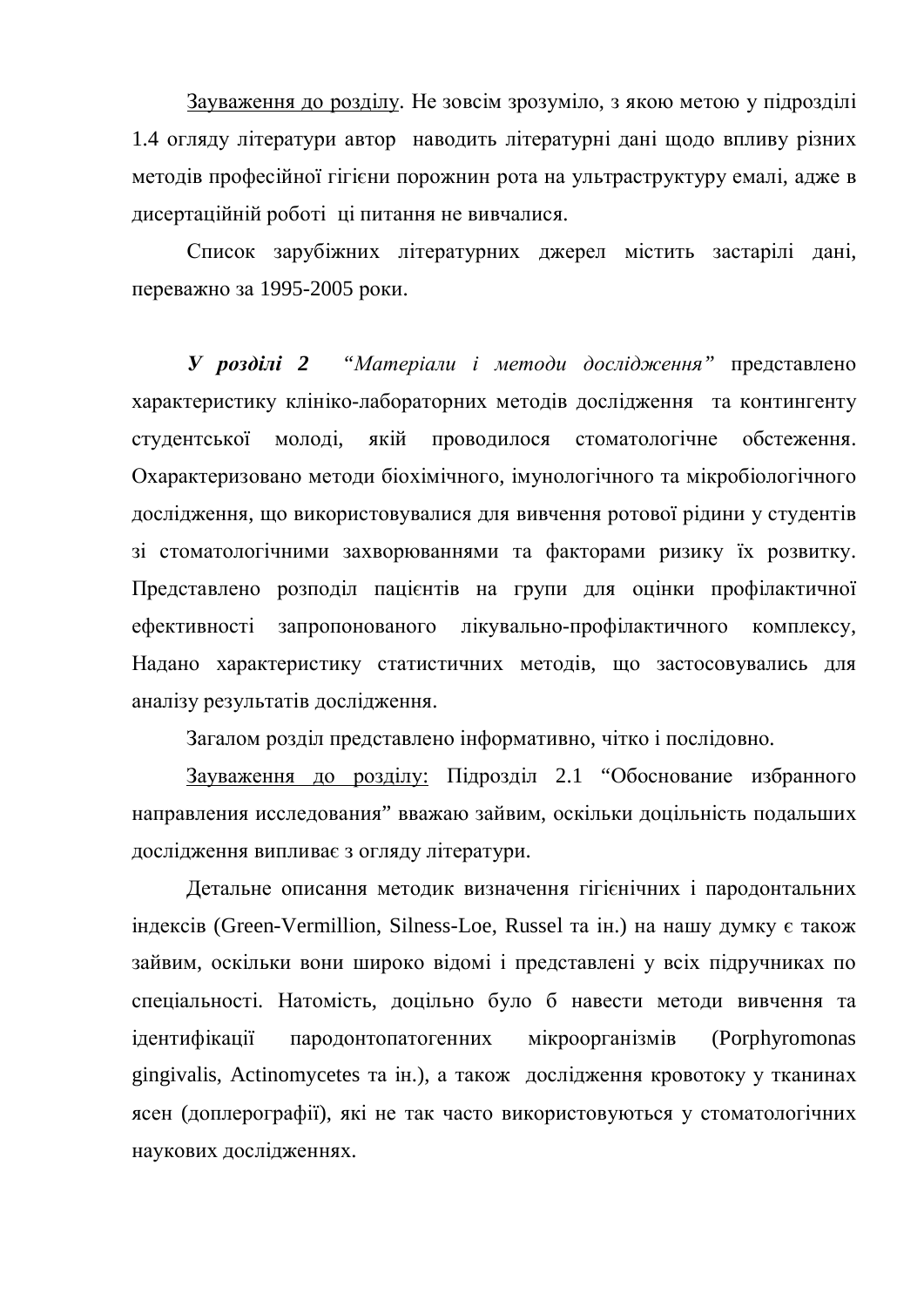**Розділ 3** "Общая характеристика распространенности стоматологических заболеваний у студенческой молодежи" присвячено аналізу результатів стоматологічного обстеження 636 студентів віком від 14 до 22 років, які навчаються у вищих та середніх спеціальних медичних навчальних заклалах.

У підрозділі 3.1 наведено дані стосовно структури стоматологічної патології у обстежених студентів, включаючи аномалії і деформації прикусу і зубних рядів. Проаналізовано розповсюдженість та інтенсивність карієсу зубів і карієсу поверхонь у студентів без чинників ризику та з чинниками ризику стоматологічних захворювань, встановлено середній рівень розповсюдженості і високий рівень інтенсивності карієсу за критеріями ВООЗ. Наведено дані щодо індексної оцінки стану тканин пародонта у обстеженого контингенту, зокрема значення індексів Шиллера-Писарєва та РМА. Автор вказує на високий рівень розповсюдженості та середній рівень інтенсивності захворювань тканин пародонта у студентської молоді.

У підрозділі 3.2 аналізуються дані анкетування, проведеного автором за розробленою ним анкетою, щодо рівня гігієнічних знань та навичок по догляду за порожниною рота. Наведено дані індексної оцінки гігієнічного стану порожнини рота у студентів без чинників ризику та з чинниками ризику стоматологічних захворювань. Автор робить висновок про недостатній рівень як гігієнічних знань, так і навичок по догляду за порожниною рота у обстеженого контингенту.

Підрозділ 3.3 присвячено кореляційному аналізу між показниками стоматологічних захворювань і чинниками їх ризику у студентів. Сильні кореляційні зв'язки встановлено між показником інтенсивності карієсу зубів і вживанням газованих напоїв, а також між показниками пародонтальних індексів і курінням.

У підрозділі 3.4 аналізується ставлення студентів до стоматологічної допомоги, профілактики і лікування стоматологічних захворювань. Автор вказує, що тільки 10% з обстежених 50 студентів, які палять, знають про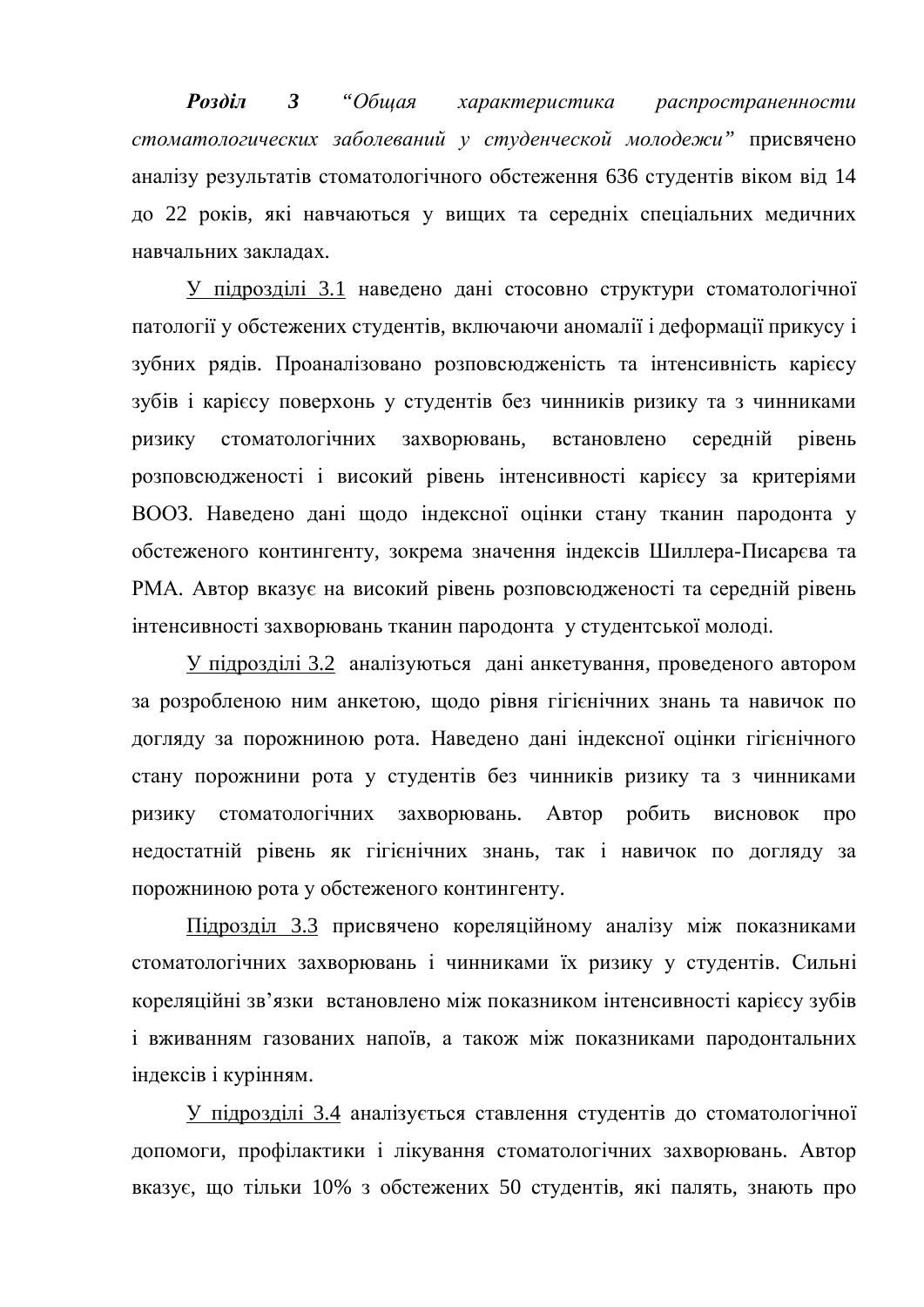шкідливий вплив куріння на тканин порожнини рота. Більшість студентів не вбачають зв'язку між курінням і станом порожнини рота.

В цілому розділ викладено послідовно, цифрові дані порівнюються в таблицях і діаграмах.

Зауваження до розділу 3: Є повтори тексту за змістом (зокрема, на стор. 58-59 наведено інформацію, яка вже зустрічалася раніше).

В деяких таблицях не наведено достовірність відмінностей між показниками (Табл. А1, А2 Додатку А).

*Ɋɨɡɞɿɥ 4 ³ɋɨɫɬɨɹɧɢɟ ɦɢɤɪɨɷɤɨɥɨɝɢɢ ɢ ɧɟɫɩɟɰɢɮɢɱɟɫɤɨɣ* резистентности полости рта у студентов с факторами риска" складається з двох підрозділів.

У підроділі 4.1 автором детально проаналізовано зміни кількісного і якісного складу мікрофлори з основних біотопів порожнини рота - слизової оболонки щоки, спинки язика, зубо-ясеневої борозни, вестибулярної поверхні нижніх молярів і ротової рідини – у студентів обох вікових груп. Встановлено виражені зміни мікробіоценозу порожнини рота у студентів з чинниками ризику стоматологічних захворювань, зокрема зростання у 1,8-3,2 рази кількості карієсо- і пародонтопатогенної мікрофлори на фоні зменшення кількості лактобатерій та інших представників нормальної мікрофлори.

Підрозділ 4.2 присвячено результатам вивчення стану місцевого імунітету порожнини рота у здорових студентів і студентів зі стоматологічними захворюваннями.

Зауваження до розділу. Вважаю не зовсім коректною назву підрозділу 4.2 "Особенности состояния неспецифической резистентности полости рта...", оскільки поряд з лізоцимом досліджувався вміст секреторного імуноглобуліну А, що належить до гуморальної ланки специфічного imvhitety.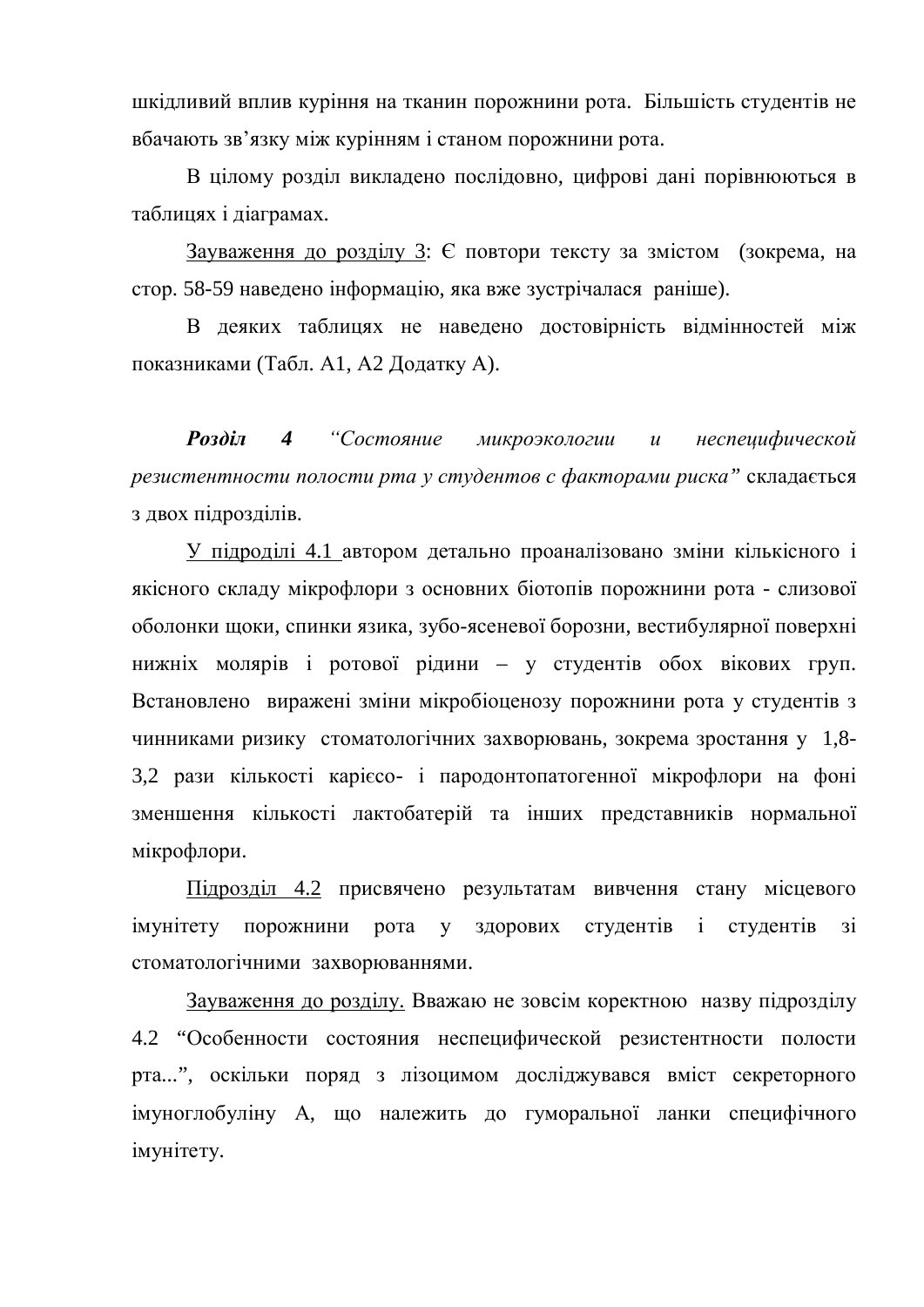**Розділ 5** "Изменение стоматологического статуса, биохимических показателей ротовой жидкости и биоценоза полости рта после проведения дечебно-профилактических метоприятий у студентов" є найбільшим за обсягом і складається з 7 підрозділів. Він присвячений всебічній клінічній і лабораторній оцінці ефективності розробленого ліувально-профілактичного комплексу, спрямованого на попередження розвитку основних стоматологічних захворювань у студентської молоді.

Підрозділ 5.1 містить дані про динаміку змін індексів гігієни порожнини рота впродовж 18 місяців диспансерного спостереження за пацієнтами основної і контрольної груп. Результати дослідження свідчать про достовірне зменшення значень досліджуваних гігієнічних індексів у осіб основної групи порівняно з вихідними даними та показниками групи порівняння.

Підрозділ 5.2 присвячено аналізу результатів застосування мукозального гелю і ультрафонофорезу вітаміновмісного препарату у комплексі лікувально-профілактичних заходів щодо попередження карієсу зубів і захворювань тканин пародонта у осіб молодого віку. Порівняння значень індексів карієсу і пародонтальних індексів пацієнтів основної і контрольної груп через 3, 6, 12 та 18 місяців представлено у 10 таблицях. Аналіз цифрових даних підтверджує карієспротекторну, протизапальну і пародонтопротекторну дію запропонованого лікувально-профілактичного комплексу.

У підрозділі 5.3 характеризуються зміни мікробіоценозу порожнини рота (у всіх досліджуваних біотопах) у студентів після проведення лікувально-профілактичних заходів. Автор зазначає, що аплікації мукозального гелю сприяють зменшенню кількості патогенних мікроорганізмів в середньому у 1,5-2 рази, натомість кількість лактобактерій достовірно зростає, що усуває дисбіотичні прояви і сприяє відновленню нормобіозу в порожнині рота.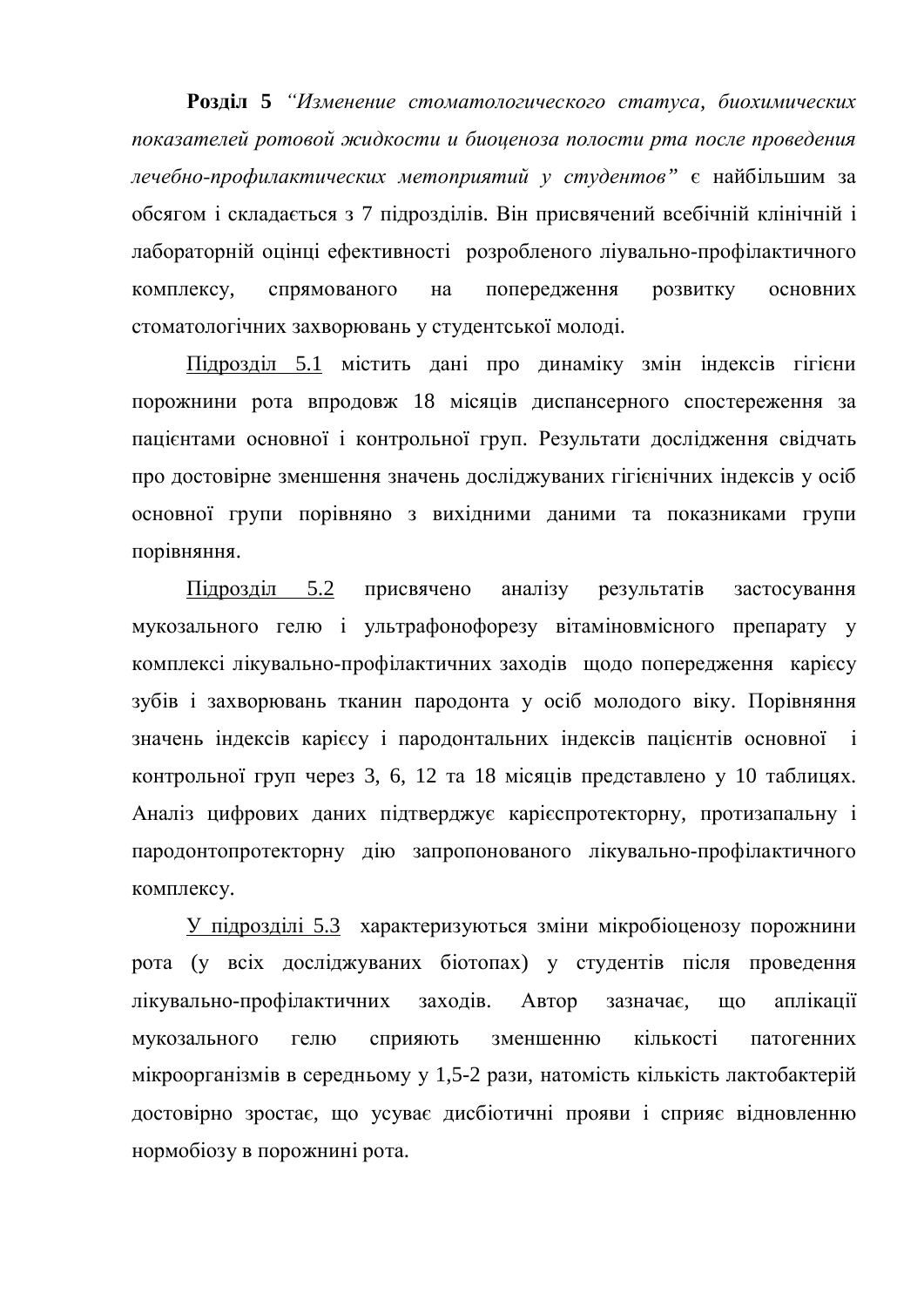Підрозділ 5.4 присвячено вивченню динаміки біохімічних показників ротової рідини у студентів після застосування лікувально-профілактичних заходів. Автор відзначає достовірне підвищення активності каталази, зниження рівня маркера запалення МДА, збільшення концентрації лізоциму і секреторного імуноглобуліна А в ротовій рідині під впливом розробленого лікувально-профілактичного комплексу, особливо при поєднаному застосуванні мукозального гелю і ультрафонофорезу галаскорбіну.

Надзвичайний інтерес, з нашої точки зору, становлять результати вивчення гемодинамічних показників у тканинах пародонта та їх зміни під впливом лікувально-профілактичних заходів, викладені у підрозділі 5.5. За допомогою сучасного методу ультразвукової доплерографії досліджено особливості мікроциркуляції у тканинах пародонта при початкових проявах запалення. Автор зазначає, що на початку дослідження об'ємна систолічна швидкість і максимальна лінійна систолічна швидкість кровотоку були збільшені у 2 рази. Застосування ультразвуку в поєднанні з вітаміновмісним препаратом сприяло покращенню мікроциркуляції в тканинах пародонта вже після першого сеансу.

У підрозділі 5.6 аналізуються зміни букального епітелію в динаміці спостережень. Зазначається, що застосування розробленого лікувальнопрофілактичного комплексу сприяє нормалізації енергетичних процесів у клітинах букального епітелію, стабілізації їх ядерного і мембранного потенціалів, що було найбільш вираженим у студентів першої вікової групи  $(14-17 \text{ pokis}).$ 

Зміни властивостей ротової рідини, а саме швидкості слиновиділення і зміни рН ротової рідини у студентів в динаміці спостережень представлено у підрозділі  $5.7$ .

В цілому розділ 5 викладено переконливо, інформативно, порівняння цифрових даних наведено у 31 таблиці і 16 малюнках.

Зауваження до розділу. Як і в попередніх розділах, у яких представлено результати власних досліджень, є повтори тексту. Це в цілому суттєво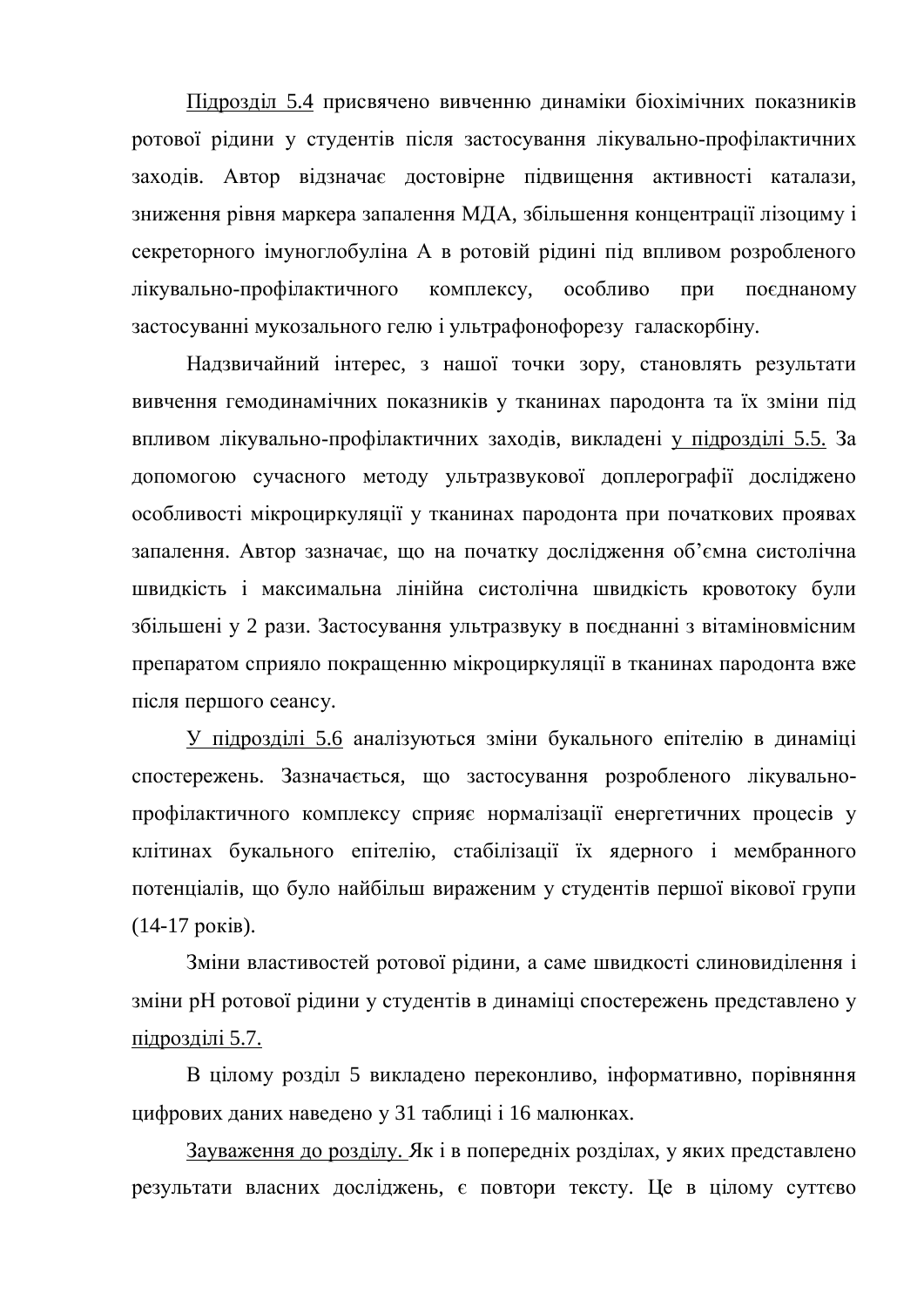збільшило загальний обсяг дисертації, яка викладена на 205 сторінках (рекомендований обсяг авторського тексту – 4,5-7,0 друкованих аркушів, що становить 100-150 сторінок комп'ютерного тексту).

Зважаючи на те, що в даному розділі наводяться результати клінічної оцінки ефективності запропонованого лікувально-профілактичного комплексу, доцільно було б проілюструвати його фотографіями.

**В розділі** "Анализ и обощение результатов исследования" представлено обгрунтований підсумок дисертаційної роботи, що висвітлює теоретичну і практичну значимість отриманих результатів для наукової і практичної стоматології. У стислому вигляді автор характеризує і узагальнює основні результати власного дослідження.

Цікавим, на нашу думку, було б проведення аналізу і порівняння результатів власних досліджень з результатами досліджень інших авторів, які займалися подібними питаннями.

Висновки відображають найбільш значимі результати дисертаційного дослідження, відповідають його завданням. Перед висновком №1 слід було б сформулювати узагальнюючий висновок, що відповідає меті дослідження (наприклад: "В лисертаційній роботі представлено узагальнення і нове вирішення актуального завдання сучасної стоматології - підвищення ефективності профілактики та лікування основних стоматологічних захворювань у студентської молоді шляхом розробки і запровадження комплексу заходів, що поєднують професійну гігієну порожнини рота, використання мукозального гелю і ультафонофорезу вітаміновмісного препарату").

Загалом дисертаційна робота написана логічно, послідовно, грамотно, майже не містить граматичних помилок. Дані досліджень конкретизовані в 49 таблицях та 20 рисунках.

Автореферат і опубліковані праці в повній мірі відображають основний зміст та результати дисертаційного дослідження.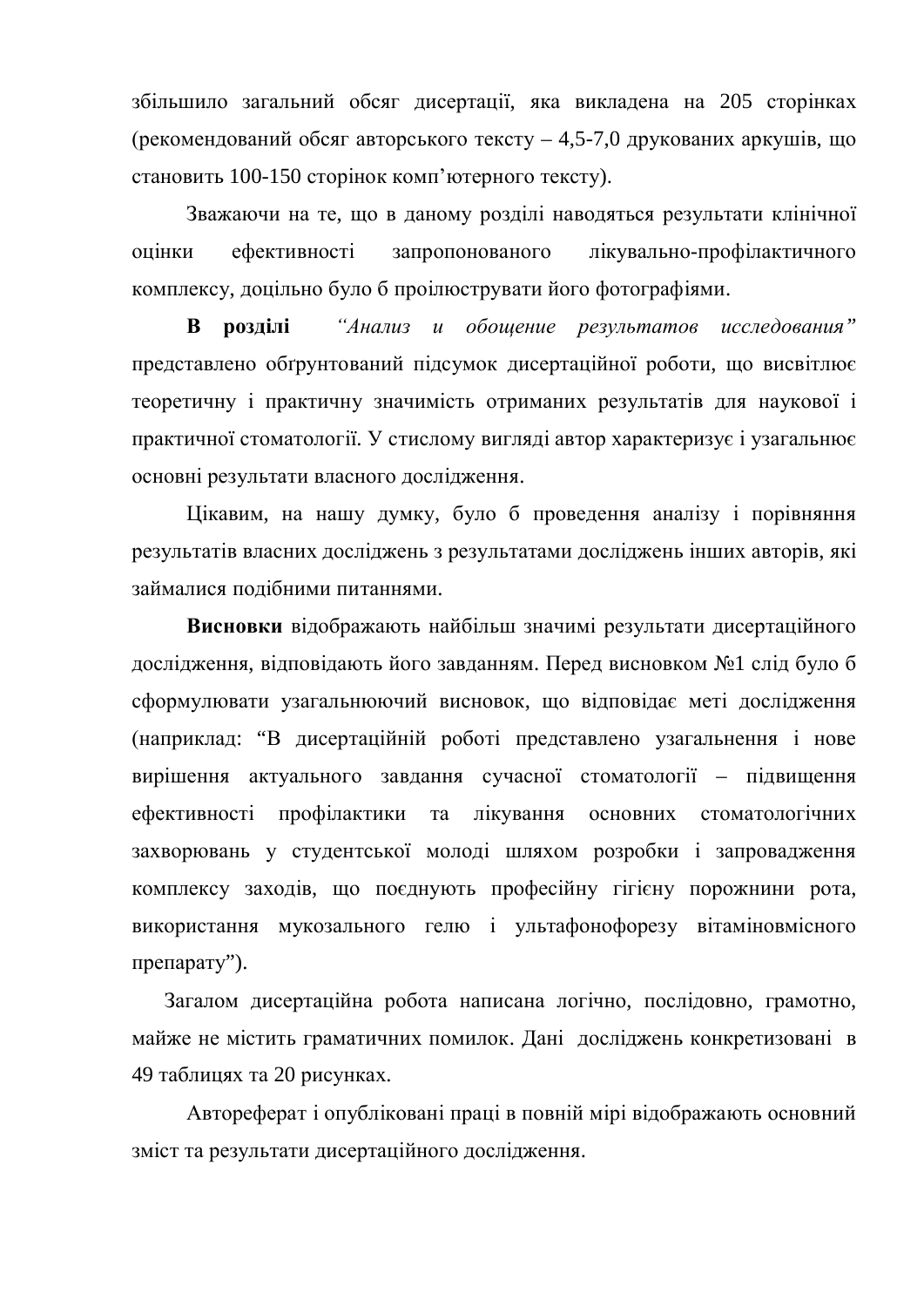В плані побажань до автора – оформлення Деклараційного патенту на спосіб профілактики основних стоматологічних захворювань у осіб молодого віку та видання Методичних рекомендацій для більш широкого запровадження запропонованого лікувально-профілактичного комплексу в закладах охорони здоров'я.

# Разом з тим, а аспекті проведення наукової дискусії виникло **кілька питань до автора:**

1. Чим Ви пояснюєте карієспрофілактичну ефективність запропонованого Вами лікувально-профілактичного комплексу, адже до його складу входять лікарські засоби, дія яких спрямована переважно на тканини пародонта?

2. Чи не вважаєте Ви за доцільне диференційований підхід до профілактики і лікування основних стоматологічних захворювань у студентів різного віку (14-17 років) і (18-22 роки), зважаючи на вікові структурнофункціональні особливості органів порожнини та різний рівень інтенсивності стоматологічних захворювань?

# Загальний висновок

Представлена на здобуття наукового ступеня кандидата медичних наук дисертаційна робота Шварцнау О.Г. "Оптимізація лікування і профілактики стоматологічної захворюваності у студентської молоді" є закінченою науковою працею, яка присвячена підвищенню ефективності профілактики карієсу зубів і захворювань тканин пародонта у осіб молодого віку шляхом обґрунтування і розробки лікувально-профілактичного комплексу, що поєднує професійну гігієну порожнини рота, застосування мукозального гелю і ультрафонофорезу вітаміновмісного препарату.